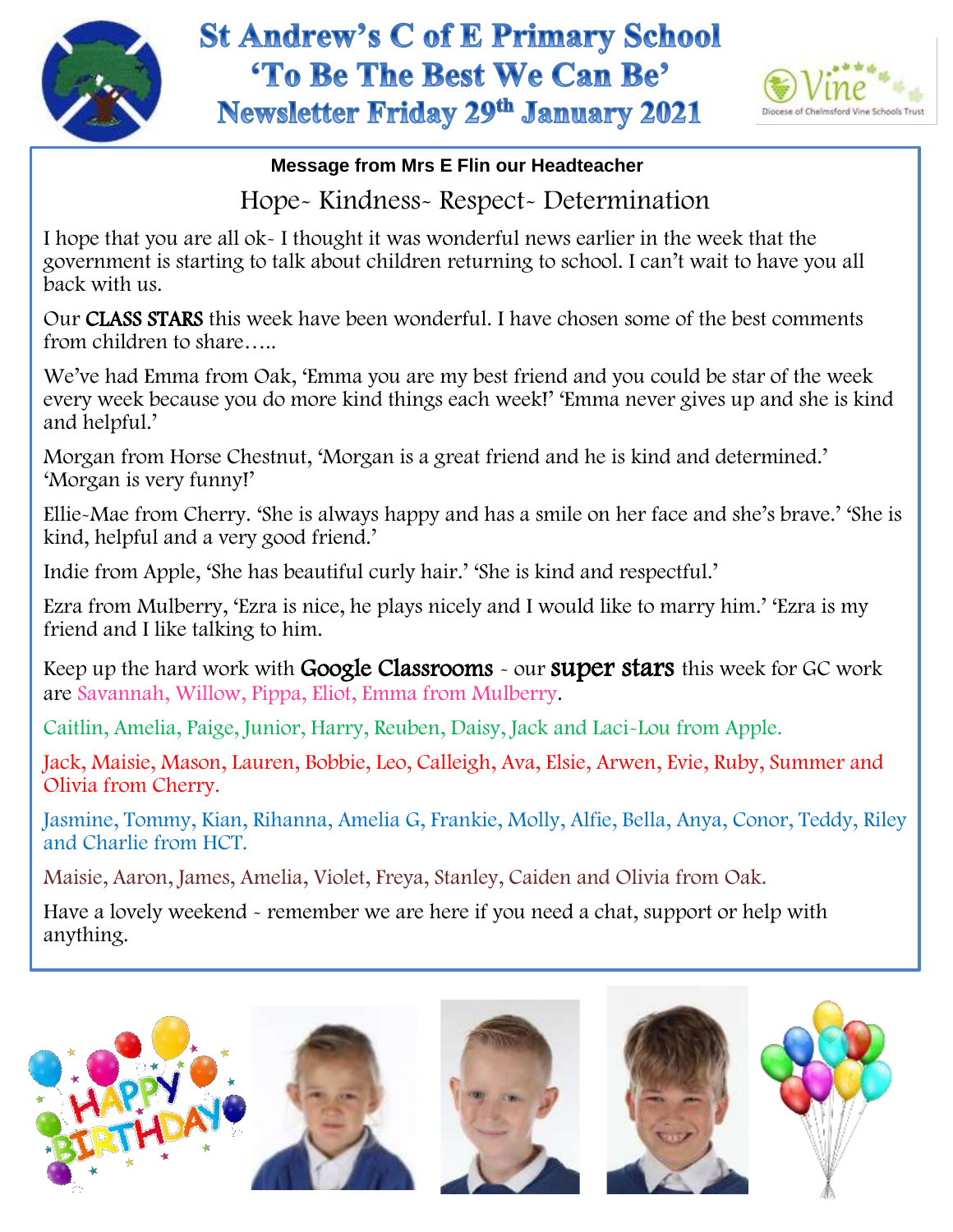





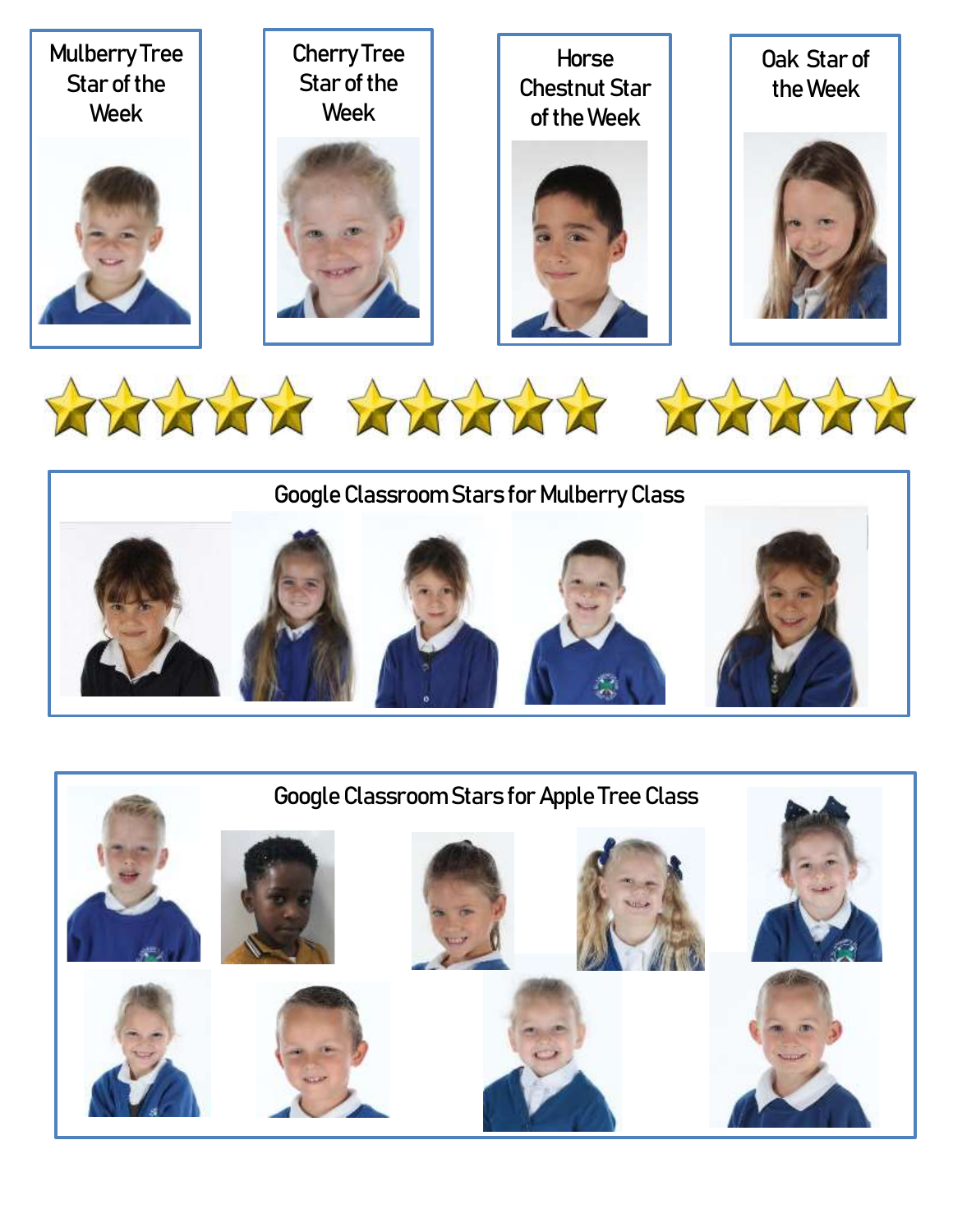

































Google Classroom activities for this week